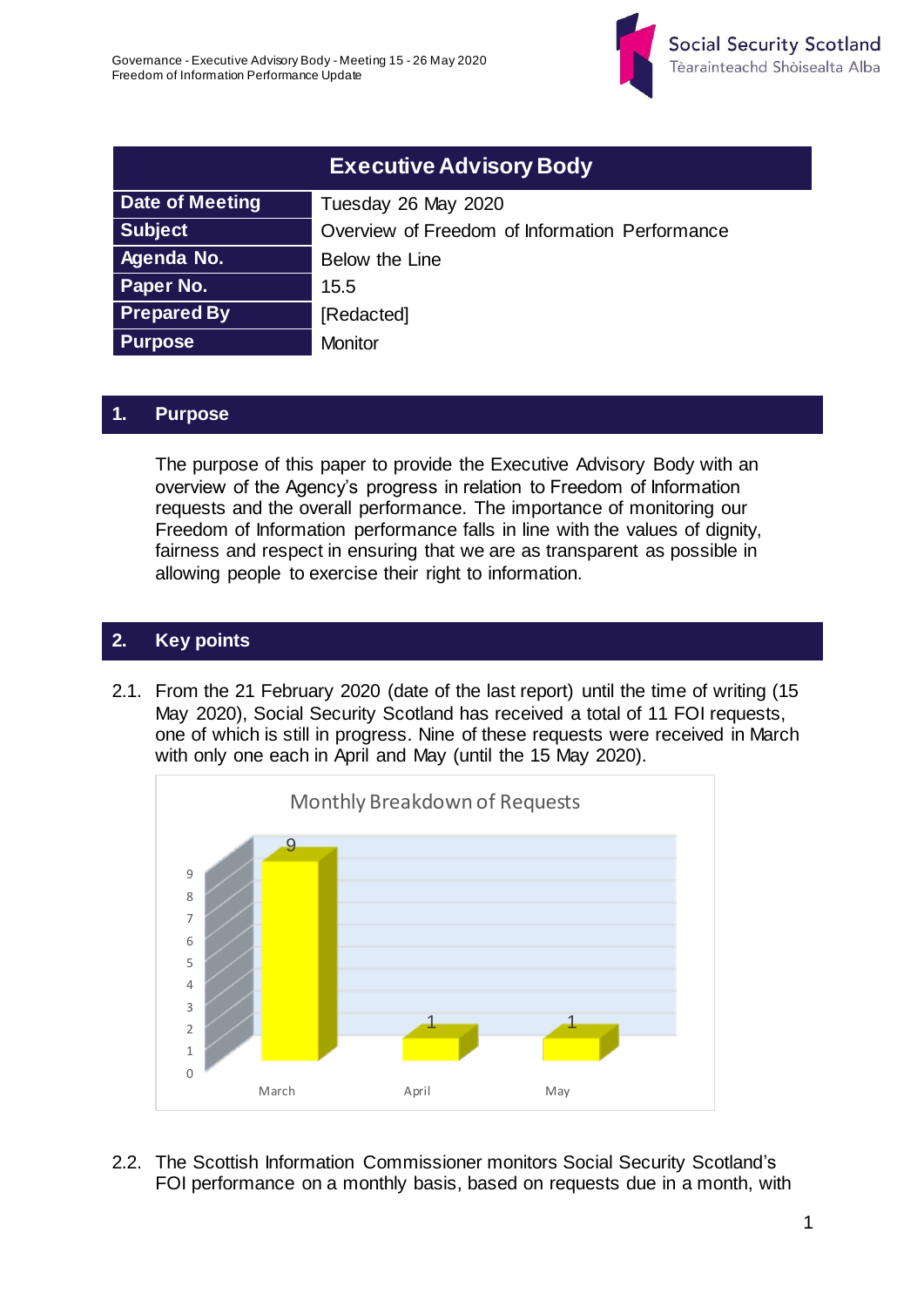

every directorate and agency having a target of 95% of requests being issued on time. Social Security Scotland has exceeded this with an on-time response rate of 100% since the last report.

A monthly performance breakdown is provided in Annex A.

2.3. With the categories of requests now being monitored, we can see the variety of requests received over a particular period of time. Since the last report, the most popular category of requests have been related to spending.



Of the 11 requests received, 10 of these were from political researchers with only one being from the media.

2.4. The types of FOI responses issued are broken down into 'full release', 'partial release' and 'refusal'. Of the 11 requests received since the last report, 10 responses have been issued and the breakdown of type is as below.

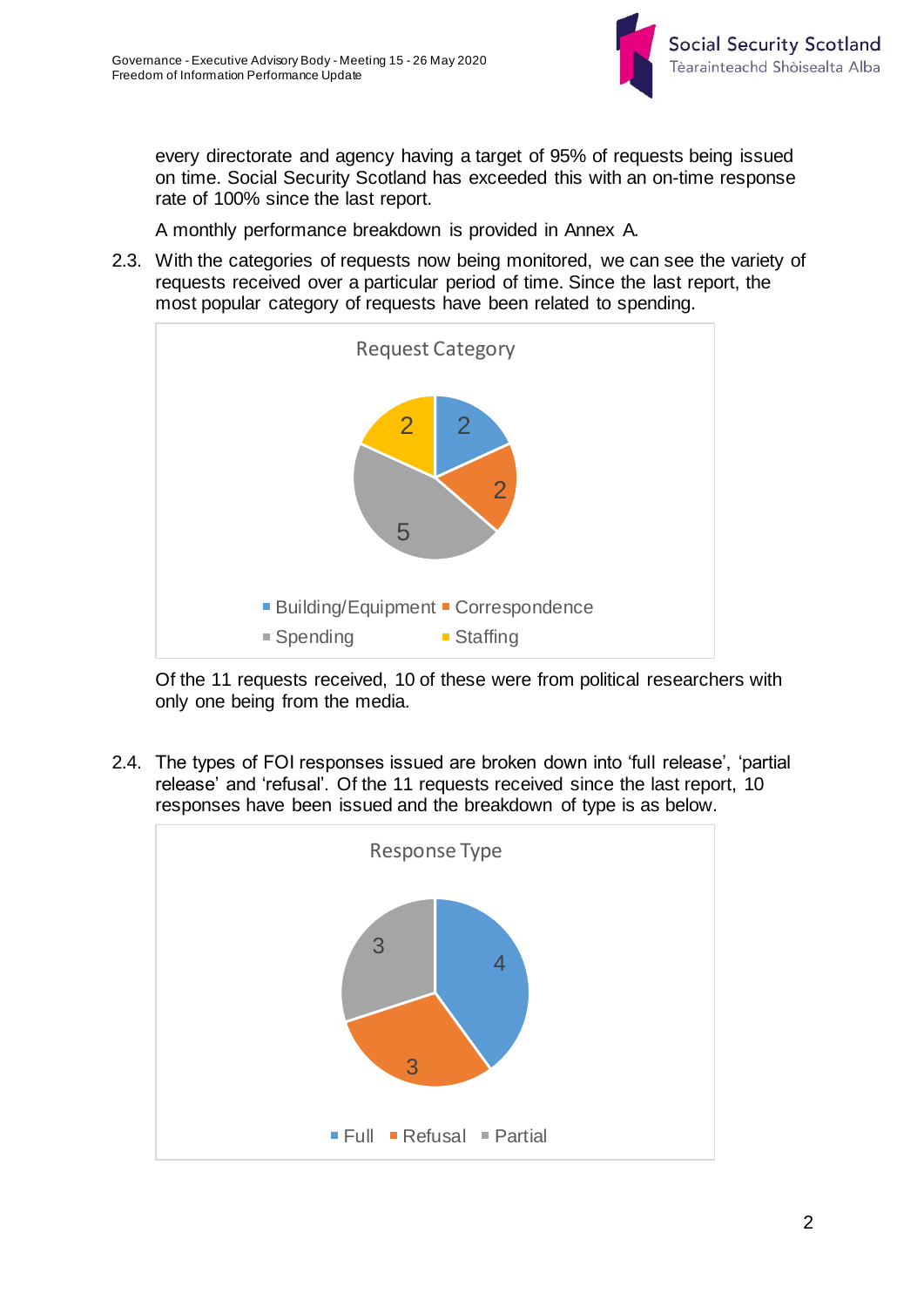

In relation to the requests which received partial response or refusal of information, three exemptions have been applied and these are; Section 12 (excessive cost), Section 17(1) (Information not held) and Section 25(1) (Information otherwise accessible). A breakdown of the number of times these exemptions have been applied is available below.



Details of the exemptions can be found in Annex B

2.5. Due to the restrictions in place as a result of the Covid-19 outbreak, the standard 20 day response target has been increased to 60. This increase applies to all authorities subject to Schedule 1 of the Freedom of Information (Scotland) Act 2002.

# **3. Conclusions**

**3.1.** The Executive Advisory Body are invited to note the contents of this paper.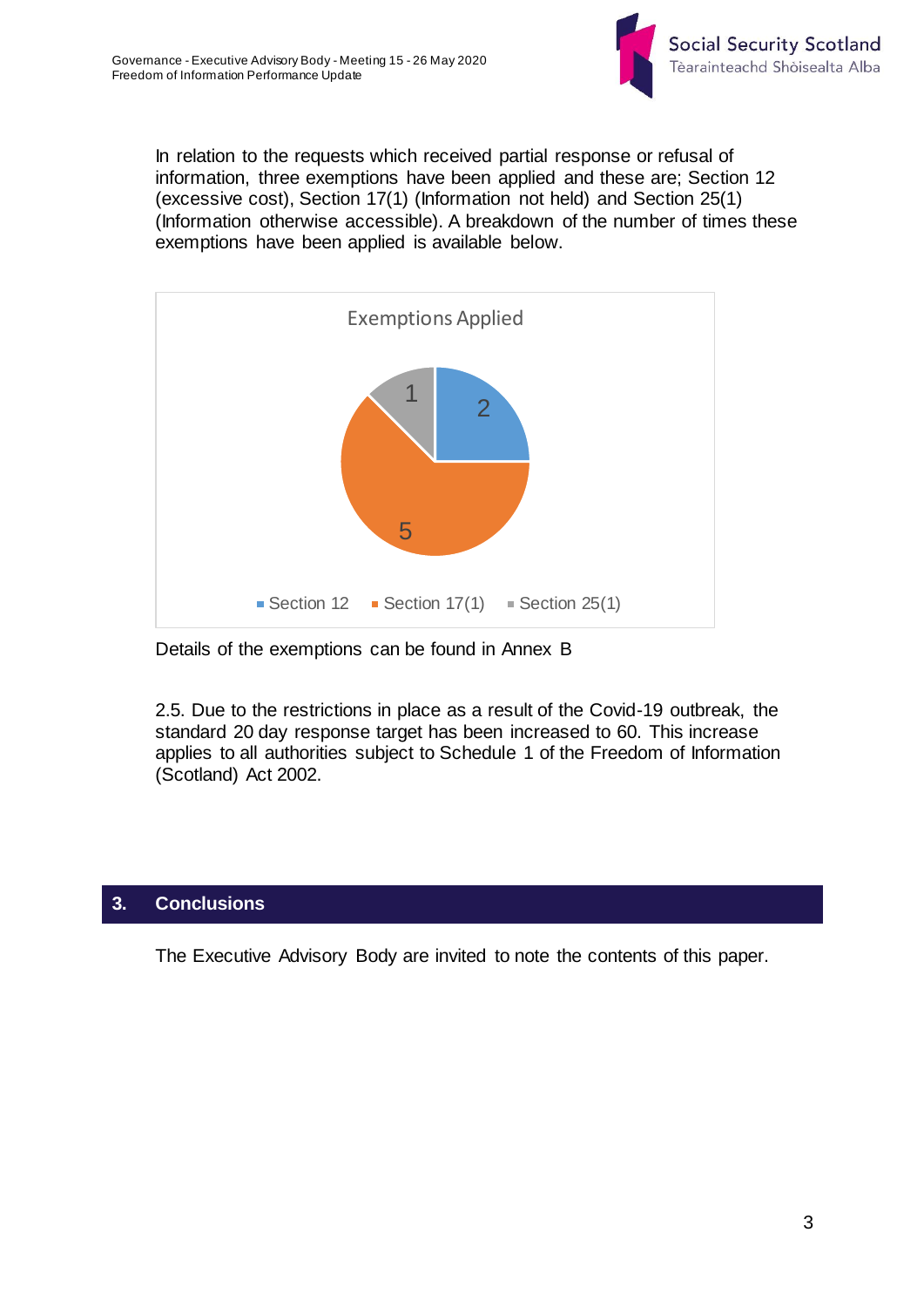

# **4. GOVERNANCE CHECKLIST**

| <b>Strategic Objective</b>                                                                                                   | <b>Contribution</b>                                                                                |
|------------------------------------------------------------------------------------------------------------------------------|----------------------------------------------------------------------------------------------------|
| Dignity, fairness and<br>respect                                                                                             |                                                                                                    |
| Delivering a service with<br>dignity, fairness and respect<br>at its core.                                                   |                                                                                                    |
| <b>Equality and tackling</b><br>poverty                                                                                      |                                                                                                    |
| Promoting equality and<br>tackling poverty.                                                                                  |                                                                                                    |
| <b>Efficiency and alignment</b>                                                                                              | This paper contributes to the strategic objective, "we will<br>continuously improve our services". |
| Ensuring efficiency and<br>aligning our activities with<br>wider public sector for the<br>benefit of the people we<br>serve. |                                                                                                    |
| Economy, society and<br>environment                                                                                          |                                                                                                    |
|                                                                                                                              |                                                                                                    |
| Contributing to our economy,<br>society and protection of our<br>environment.                                                |                                                                                                    |

| <b>Strategic</b><br>consideration  | <b>Impact</b>                                                                                |
|------------------------------------|----------------------------------------------------------------------------------------------|
| Environment                        |                                                                                              |
| Governance                         | This paper is intended as a discussion document for<br>overall FOI performance for the year. |
| Data                               |                                                                                              |
| Finance                            |                                                                                              |
| <b>Staff</b>                       |                                                                                              |
| <b>Equalities</b>                  |                                                                                              |
| <b>Estates</b>                     |                                                                                              |
| Communications and<br>Presentation |                                                                                              |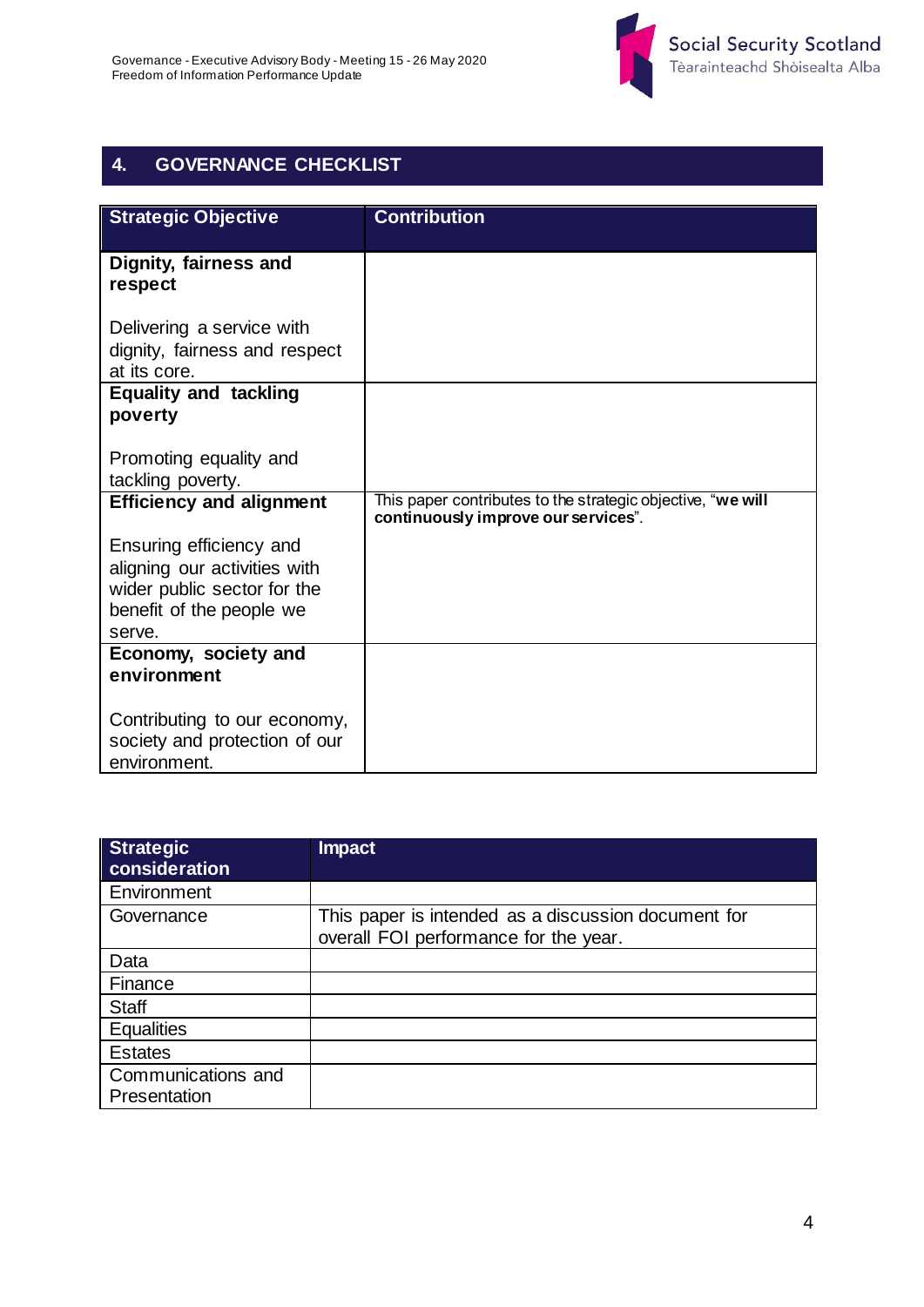

#### **Information Commissioner Monthly Performance Reports (March 2020 – May 2020)**

**Annex A**

| <b>Month</b> | No. Requests<br><b>On Time</b> | No.<br><b>Requests</b><br>Late,<br><b>Responded</b> | No. Request<br>Late, In<br><b>Progress</b> | % Regs On<br><b>Time</b> | No. Reviews<br><b>On Time</b> | <b>No. Reviews</b><br>Late,<br><b>Responded</b> | <b>No. Reviews</b><br>Late, In<br><b>Progress</b> | % Revs On<br><b>Time</b> |
|--------------|--------------------------------|-----------------------------------------------------|--------------------------------------------|--------------------------|-------------------------------|-------------------------------------------------|---------------------------------------------------|--------------------------|
| March        | 9                              | 0                                                   | 0                                          | 100%                     | n/a                           | n/a                                             | n/a                                               | n/a                      |
| April        |                                | 0                                                   | 0                                          | 100%                     | n/a                           | n/a                                             | n/a                                               | n/a                      |
| May          |                                | 0                                                   |                                            | 100%                     | n/a                           | n/a                                             | n/a                                               | n/a                      |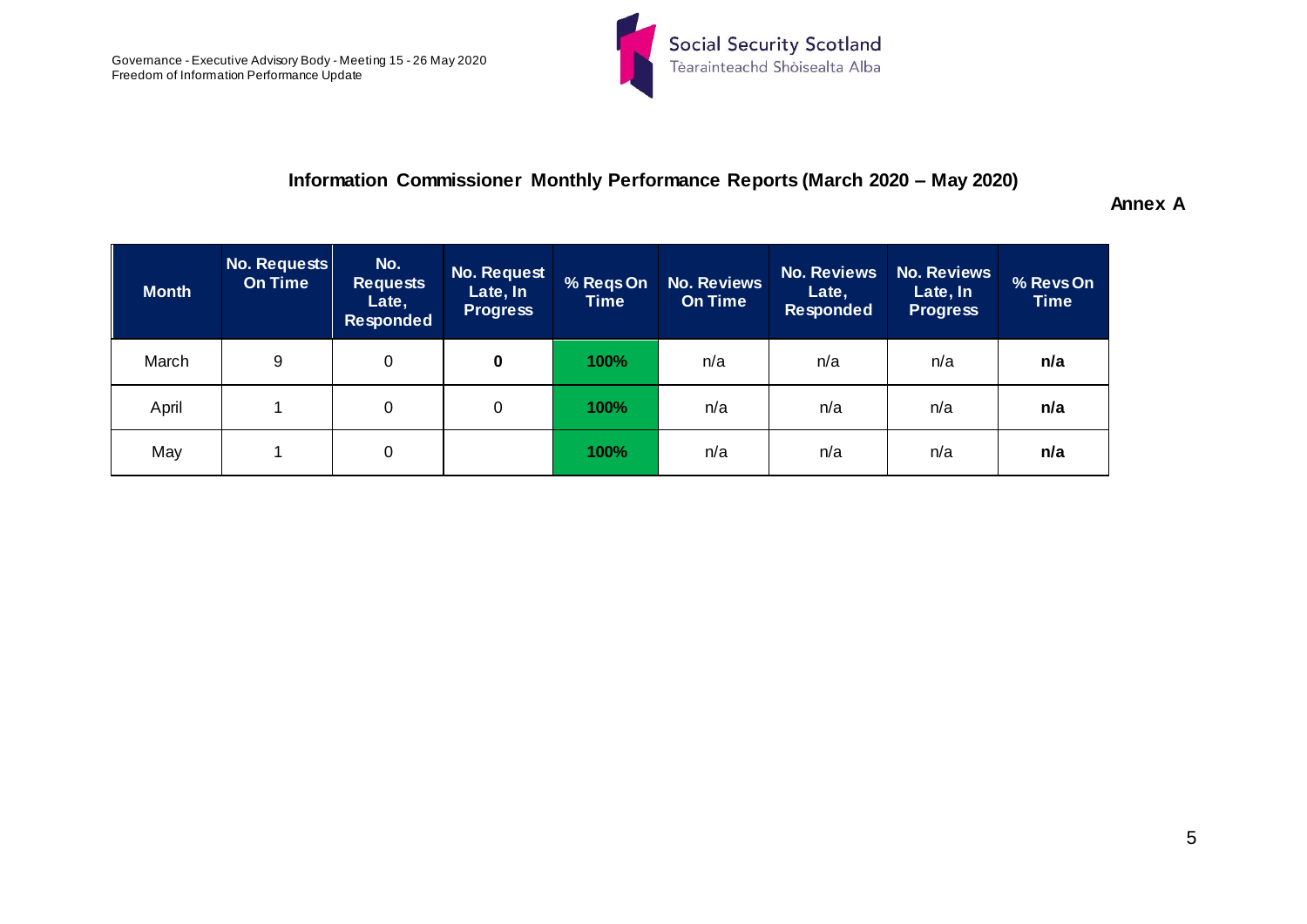

# **FOI Exemptions**

**Annex B**

Exemptions commonly applied by Social Security Scotland are:

- Section 12(exceeds the upper cost limit): allows a public authority to refuse to deal with a request where it estimates that it would exceed the appropriate limit which is currently £600.
- Section 14(1)(request is vexatious): Sometimes a request may be so patently unreasonable or objectionable that it will obviously be vexatious, it can only be applied to the request itself and not the individual who submitted it.
- Section(17)(information not held): the public authority does not have access to the information requested or the information does not exist.
- Section 25(1)(information otherwise accessible): The purpose of the section 21 exemption is to ensure that there is no right of access to information via FOIA if it is available to the applicant by another route.
- Section 27(1)(information intended for future publication): the information intended for publication within 12 weeks of the request being submitted.
- Section 29(1)(a)(formulation of Scottish Government policy): the information is exempt when it relates to formulation or development of government policy and ministerial communications.
- Section 30(b)(i)(free and frank provision of advice): exempts information from disclosure where disclosure would, or would be likely to, cause substantial harm.
- Section 30(b)(ii)(free and frank exchange of views): exempts information from disclosure where disclosure would, or would be likely to, cause substantial harm.
- Section 33(1)(b)(commercial interests): functions in relation to the audit of the accounts of other public authorities, or the examination of the economy, efficiency and effectiveness with which other public authorities use their resources in discharging their functions.
- Section 38(1)(b)(personal data relating to third party): relates to any personal information.

# **Qualified exemptions**

Most of these exemptions are subject to the public interest test. These are known as "qualified exemptions."

Where a qualified exemption applies, the information must be disclosed unless the public interest in disclosing the information is outweighed by the public interest in maintaining the exemption. Where the competing public interests are evenly balanced, the information should be disclosed.